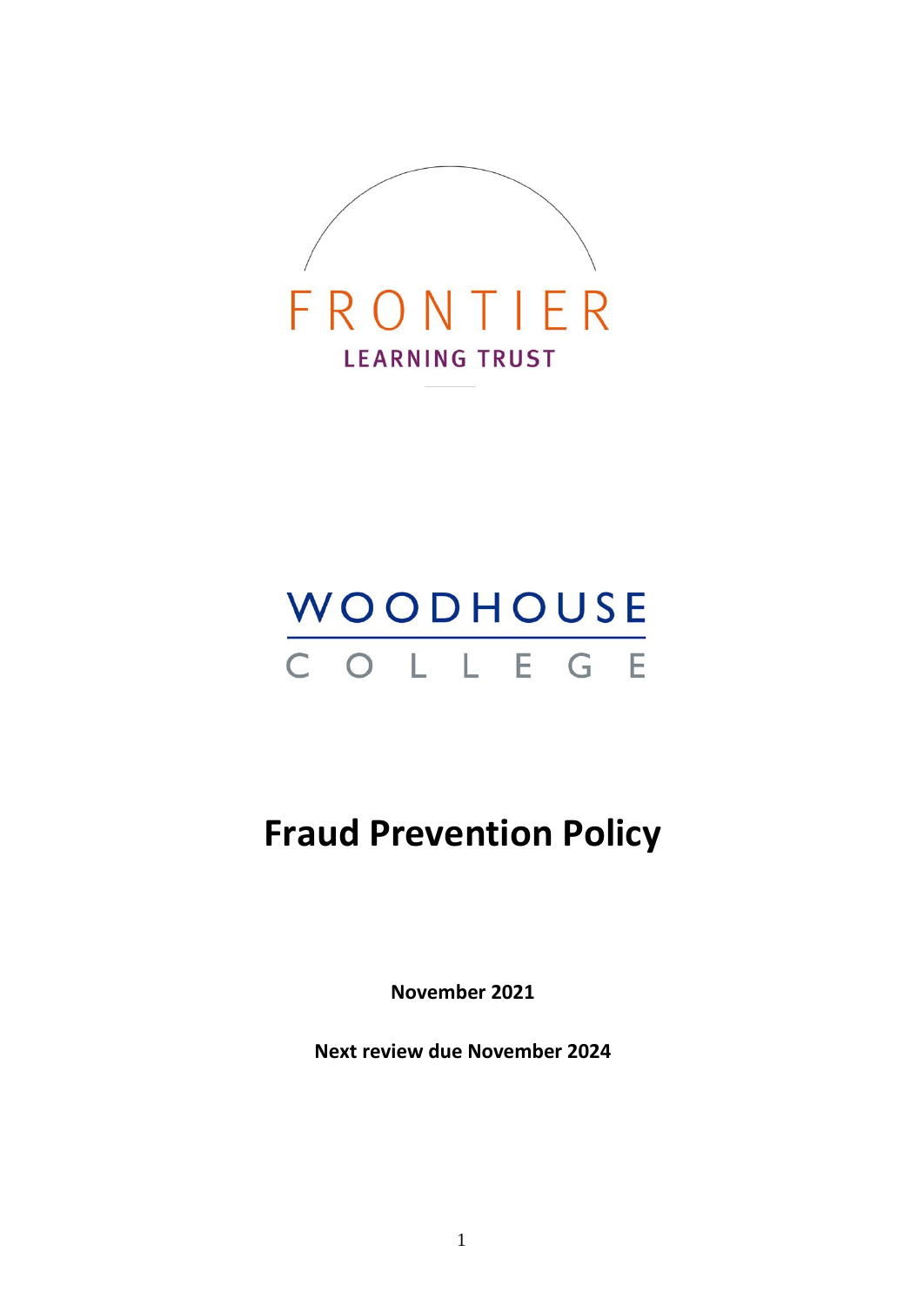# **Fraud Prevention Policy**

The relevant codes of practice and legislation within which this policy operates include:

- Whistleblowing policy (Public Interest Disclosure Act 1998)
- Fraud Act 2006
- Anti-Bribery Act 2010

This policy applies to all cases of fraud which can be practically defined as 'any dishonesty with the intent to secure that to which you are not entitled'. Offences of fraud can include theft, misappropriation, embezzlement, deception, forgery, bribery, false accounting, false representation, concealment of material facts, and can be an act of conspiracy, collusion, and aiding and abetting any act of dishonesty.

The Trust aims to minimise fraud and loss through effective prevention and detection measures and is committed to supporting its employees. Where fraud is discovered and investigated, the Trust will review its controls and systems and take all reasonable steps to prevent any repetition.

The Trust will in all cases take the necessary stepsto recover any funds lost through fraudulent behaviour.

All members of staff are expected to share this commitment to help the Trust and the College protect the public funds to which it has been entrusted.

This policy has been established to facilitate the continued development of fraud detection and prevention procedures, which will ensure the Trust takes an effective and holistic approach to the prevention, detection, investigation and deterrence of fraud and corruption.

This policy applies to all employees of the Trust and has the full support of the Trustees and the College's Senior Post Holders. It also applies to:

- Consultants
- Temporary Staff
- Contractors
- Vendors
- Any other parties with a business relationship with the Trust or the College.

There is a specific duty expected of the |Trustees, Governors and Senior Post Holders of the College to set an example to the employees of the Trust by acting with integrity, honesty and in a trustworthy manner befitting the Trust and the College.

In line with this, all senior and middle managers are expected to set high examples of conduct in their day to day work which are beyond reproach. All staff are expected to be fully accountable during their employment with the Trust and to comply with all laws and regulations applicable to both the Trust and the College's business.

The Trust's responsibilities are to develop and maintain effective controls to prevent fraud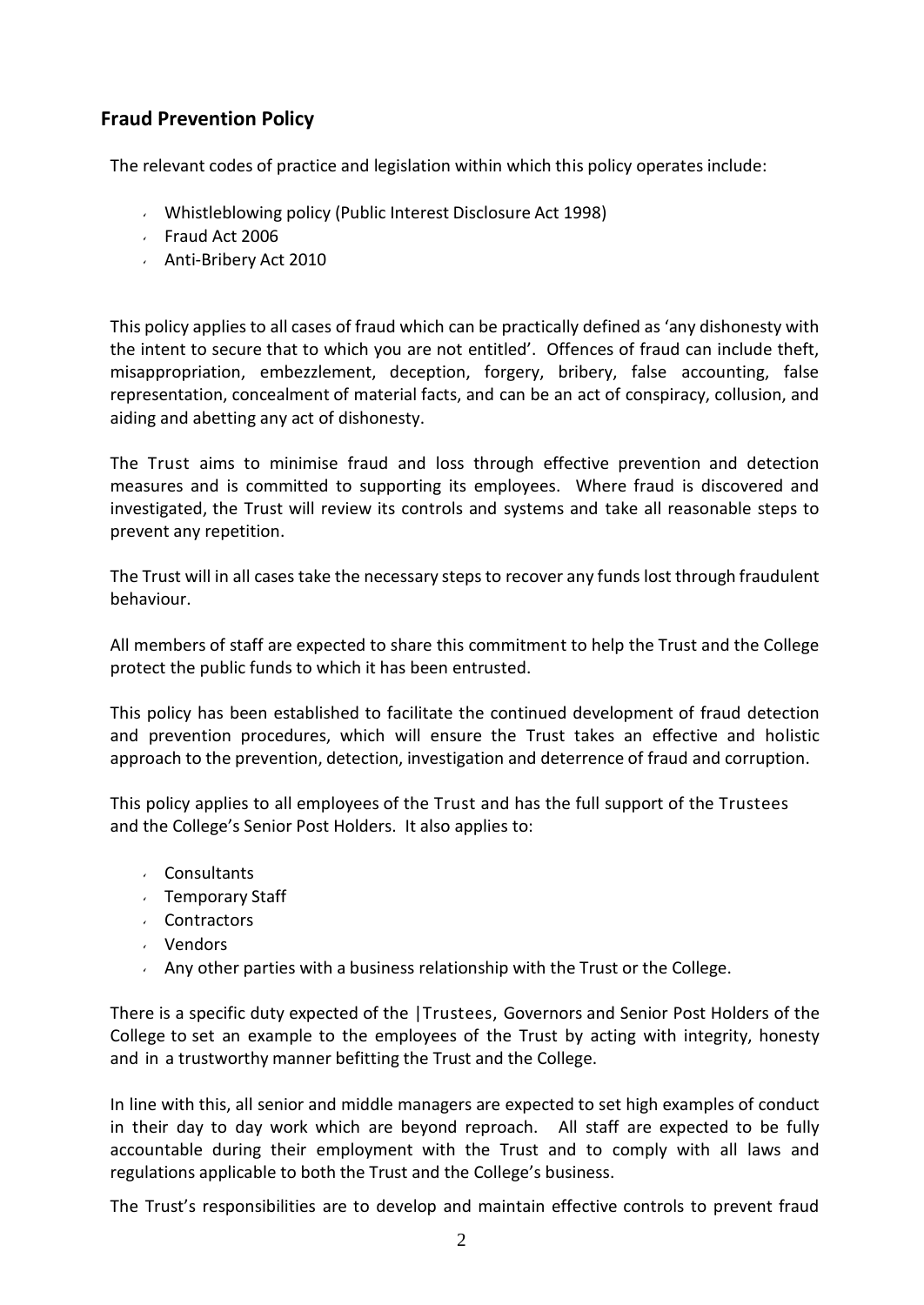occurring and to ensure that, if it does occur, it will be detected promptly. If fraud is suspected, the Senior Leadership Team will carry out a vigorous and prompt investigation.

The Senior Leadership Team has full right of access to examine any documents or contents of College property. This also includes examination of staff computers, and related equipment.

Instances of fraud or suspected fraud will be reported to the Audit Committee at its next scheduled meeting.

This document is not exhaustive, therefore other matters arising will be subject to scrutiny under this Fraud Prevention Policy.

## **Prevention**

Prevention is the most desirable factor in dealing with any fraud. Unfortunately, not all systems are always fool-proof in stopping the person intent on committing a fraudulent act.

The Trust has a legal responsibility to ensure a sound system of internal control is in place and that a risk assessment has been documented and implemented to ensure fraud and inaccuracies are minimised or prevented.

Internal scrutiny is available to advise relevant managers on best practice and independently monitor the existence and effectiveness of control systems.

The following are key measures the College has implemented to help prevent the occurrence of fraud:

Trustees and Senior Post Holders

Trustees and Senior Post Holders of the Trust set the standard for the entire organisation and therefore give their full support to all systems and controls in place to assure probity. In particular, Trustees and Senior Post Holders have a personal responsibility to abide by the Articles of Governance, the Trust's Finance Policy and Financial Procedures, and within the law in an open, honest and trustworthy manner.

#### Managers

- $\sim$  All managers are responsible for ensuring an effective system of risk management and internal control exists within their areas of responsibility and that those controls operate effectively. Managers must recognise that they must take a lead in terms of fraud prevention and will be held accountable for not understanding this as part of their position of trust and area of responsibility.
- Specifically, managers must assess the types of risk involved in the operations for which they are responsible and ensure that controls are being complied with properly by undertaking regular checks.
- Management are also responsible for ensuring the Trust's commitment to fraud avoidance is communicated to all staff responsible to them, and will be held accountable for failing to do so.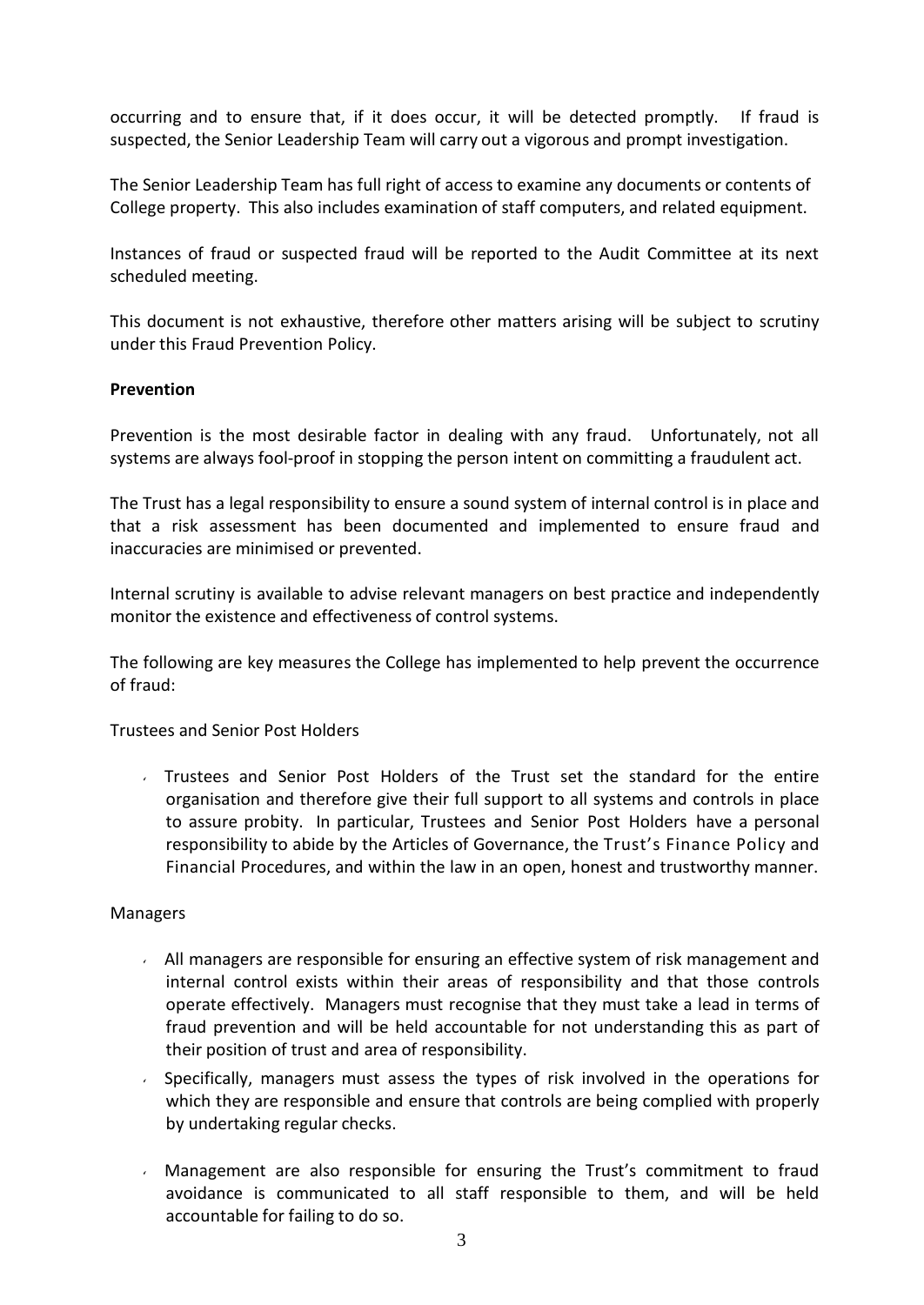# Employees

- Recruitment procedures have been established to ensure all staff are vetted correctly prior to commencing their employment. This includes undertaking correct background checks on new recruits, permanent and temporary, and ensuring satisfactory written professional references are received prior to making an offer of appointment (see Recruitment and Selection Policy for more detail).
- All staff are required to attend an Induction programme upon permanent appointment.
- $\sim$  All employees are required to follow the Trust's Staff Code of Conduct and any other relevant professional codes.
- $\sim$  All staff have a duty to assist the Trust and the College in the prevention of fraud and are expected to alert their line manager where they believe the opportunity for fraud exists because of poor procedures or lack of appropriate supervision.
- All employees are expected to report any cases of suspected fraud, no matter how trivial they may seem.
- $\sim$  As stewards of public funds, employees must have, and be seen to have, high standards of personal integrity. Staff should not accept personal gifts, hospitality, or benefits of any kind from a third party that may be seen to compromise that integrity.
- Disciplinary procedures are in place to deal with any acts of misconduct by Trust employees.
- Where a criminal offence is suspected the matter will be investigated fully by the Senior Leadership Team and then, if appropriate, referred to police for further action and possible criminal prosecution. Further to this, recompense will be sought from those found guilty of any such offence.

## **Detection**

Internal Scrutiny is carried out throughout the year, the monitoring carried out as part of the internal scrutiny is based on a risk analysis to determine the |Trust and the College's key risk areas. The Internal Scrutiny Report will be made available to the Financial Statement Auditors and review by the Trust's Audit Committee.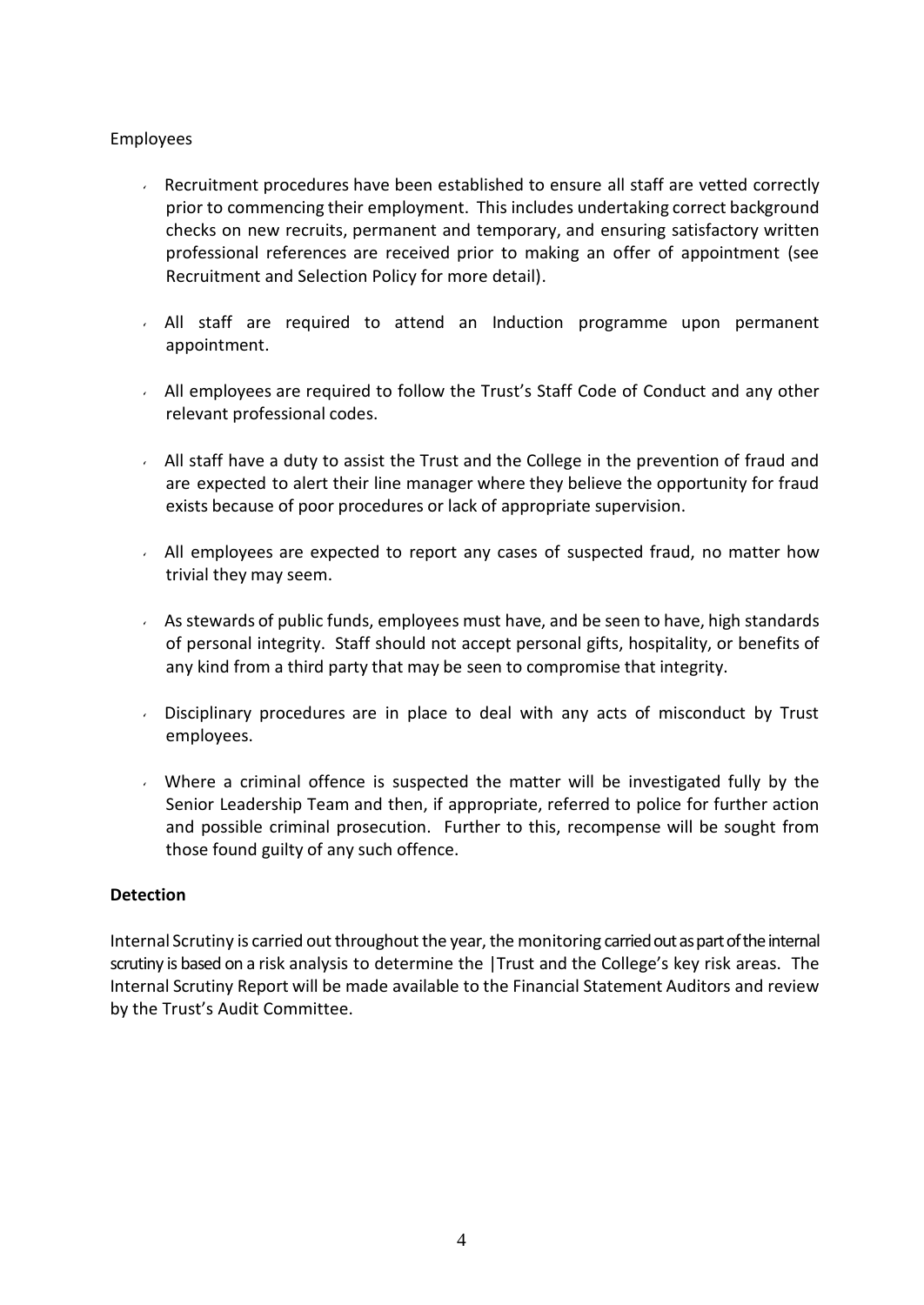All staff are expected to report any suspicions of fraud to their line manager or to the Senior Leadership Team as quickly as possible. A member of the Senior Leadership Team (not including Senior Post Holders) who is suspected of fraud should be reported to the Principal. A Senior Post Holder who is suspected of fraud should be reported to the Chair of the Audit Committee.

For cases where staff feel it is necessary to report their suspicions in a confidential manner, the Trust has outlined its procedures for supporting whistleblowing in its Financial Regulations.

The Trust viewsfraud as a serious offence and employees will face disciplinary action if there is evidence to support any allegation of fraud. Disciplinary action will be taken in addition to any criminal proceedings, depending on the circumstances of each case.

Trustees and Senior Post Holders will face appropriate action in accordance with these guidelines if evidence supports any allegation of fraud and any findings will be reported to the Audit Committee.

Members of the public are liable to prosecution if any form of fraud is committed against the College.

# **Investigation**

The Senior Leadership Team is responsible for investigating all allegations of suspected fraud except where a member of the Senior Leadership Team is suspected of committing the fraud. Allegations against Senior Leadership Team members who are not Senior Post Holders will be investigated by the Principal. Allegations against a Senior Post Holder will be investigated by members of the Audit Committee.

The Senior Leadership Team has been designated this responsibility to ensure consistency in dealing with all allegations of fraud, to ensure a detailed and proper investigation is carried out, and to ensure the College assets and interests are protected and/or recovered where applicable.

The Senior Leadership Team will take into account and observe relevant HR policies in fraud related cases involving disciplinary investigation, action and hearings. Where fraud is proven, this constitutes gross misconduct and cases will be dealt with appropriately, according to the College's disciplinary procedures.

The Senior Leadership Team will also work closely with other key partners to ensure all cases are investigated appropriately and efficiently, thus maximising outcomes, including recovery of any loss incurred. These partners include:

- Trustees and Governors
- Internal Auditors
- Legal Services
- Crown Prosecution Service